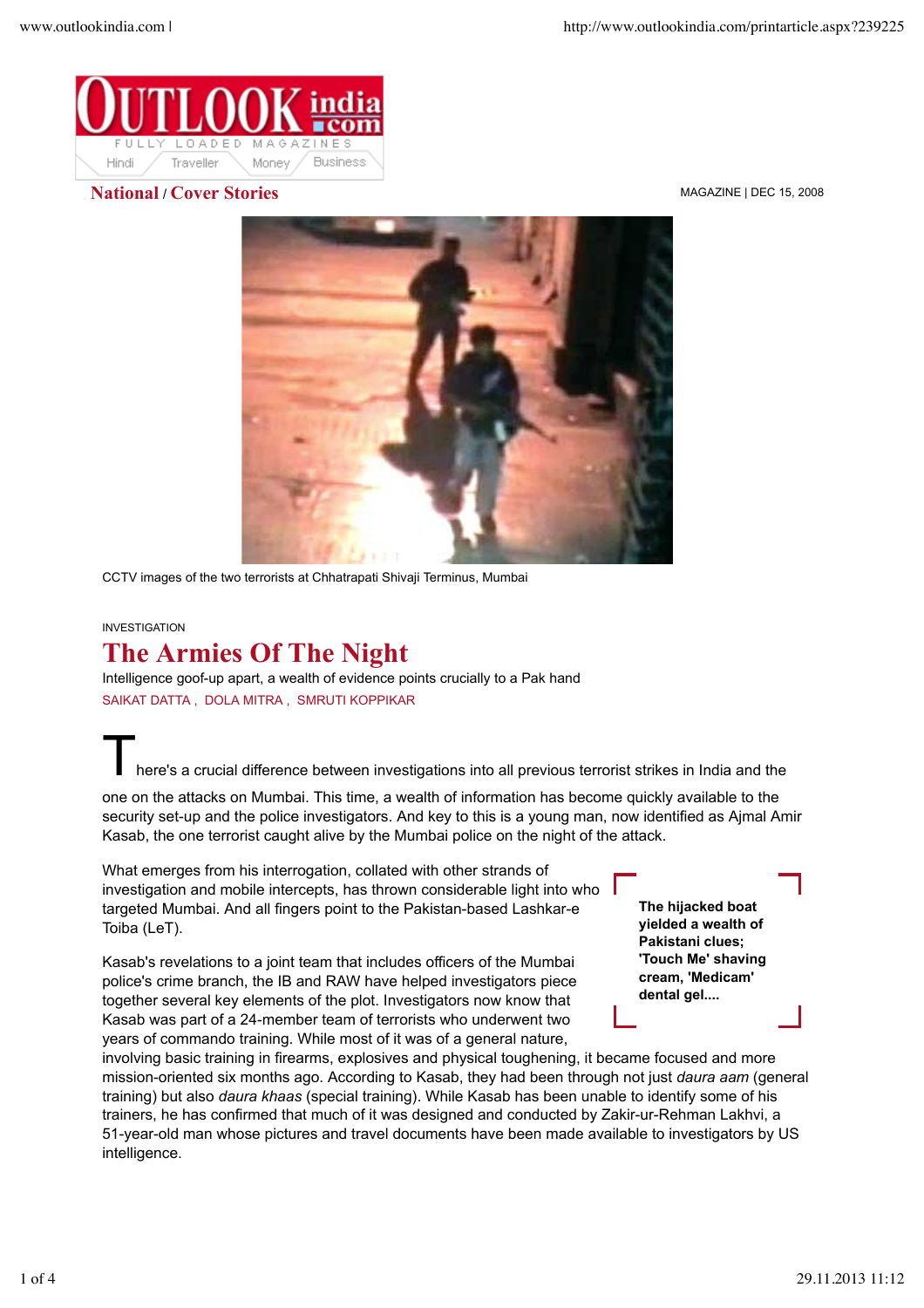

Fondly known as "Chacha", Lakhvi has been a key figure in all LeT operations. He is instrumental in identifying young men, indoctrinating them in jehad and then training them for specific missions.

**Some RDX-laden bombs were left deliberately behind in cars to mislead the police, create chaos.**

The attack on Mumbai has been the most daring among the missions Lakhvi has trained his wards for. But the man credited with planning the entire Mumbai strike has been identified by Indian intelligence as Yusuf Muzamil (known as 'Yusuf' or as 'Abu Gure'), a Muzaffarabad-based LeT operative, believed to be its chief of operations. Ironically, quite a bit of the plans drawn up across the border was known to Indian intelligence. However, it was not acted upon. A sampler:

A September 24 intercept with RAW's signal intelligence indicated that an operation was being planned by the LeT. A few days earlier, the CIA

station chief in Delhi had warned his RAW counterpart that a terrorist group was planning a strike in Mumbai that would come from the sea. RAW's international listening posts also picked up intercepts that the Taj Hotel would be one of the targets. Prabhakar Alok, joint director, IB, had also alerted the Maharashtra government in a report dated November 19 (DIB uo No. 21/JTF7-Nodal/ 2008(23)-4405). Muzamil was heard talking to a LeT/HuJI operative identified as 'Yahya' in Bangladesh asking him to arrange for "foreign sim cards" for an operation.

- **A key man during the pep talks sessions was Abu Hamza, the terrorist credited with the** The SIM cards recovered from the nine terrorists killed in the operation confirms this intelligence input. The cards were procured from various countries, including Austria (Vienna) and the US (New Jersey). Three were procured from Calcutta. The last three SIM cards were purchased in the name of Hossain-ur-Rehman and a fake voter identity card was supplied as proof of a house in Bahirhaat, Calcutta. The cards were brought from South Park Street in Calcutta, 24 Parganas (South) and Maheshtola and then handed over to HuJI operatives in Bangladesh across the international border in Murshidabad. Sources told *Outlook* that a man identified as 'Feroz' carried thee cards to Muzamil in Muzaffarabad.
	- **IISc bombing.**
- Kasab has identified Muzamil's voice from the intercepts the interrogation team played for him. It appears that Muzamil was in touch with the terrorists at the Taj, Oberoi Trident and Nariman House using a voice over internet protocol (VOIP) telephone. This has since been traced to a computer in Lahore by the FBI.
- The hijacked Gujarat-registered boat, *MV Kuber*, used by the terrorists, and later seized by the Coast Guard contained a wealth of clues that establishes the Pakistan link. A bag of wheat flour from Karachi, Medicam dental gel made in Pakistan, tubes of 'Touch Me' shaving cream, T-shirts with 'Made in Pakistan' labels, and toilet paper from 'Zik Brothers' in Karachi. Even an empty diesel can bearing a Pakistan manufacturing stamp. The Garmin GPS recovered from the boat had a route planned from Karachi to Diu and then Mumbai and also a return route map fed in for November 28 night with exact points used for navigation. Investigators concluded that the terrorists had every intention to return after the operation, a fact confirmed by Kasab.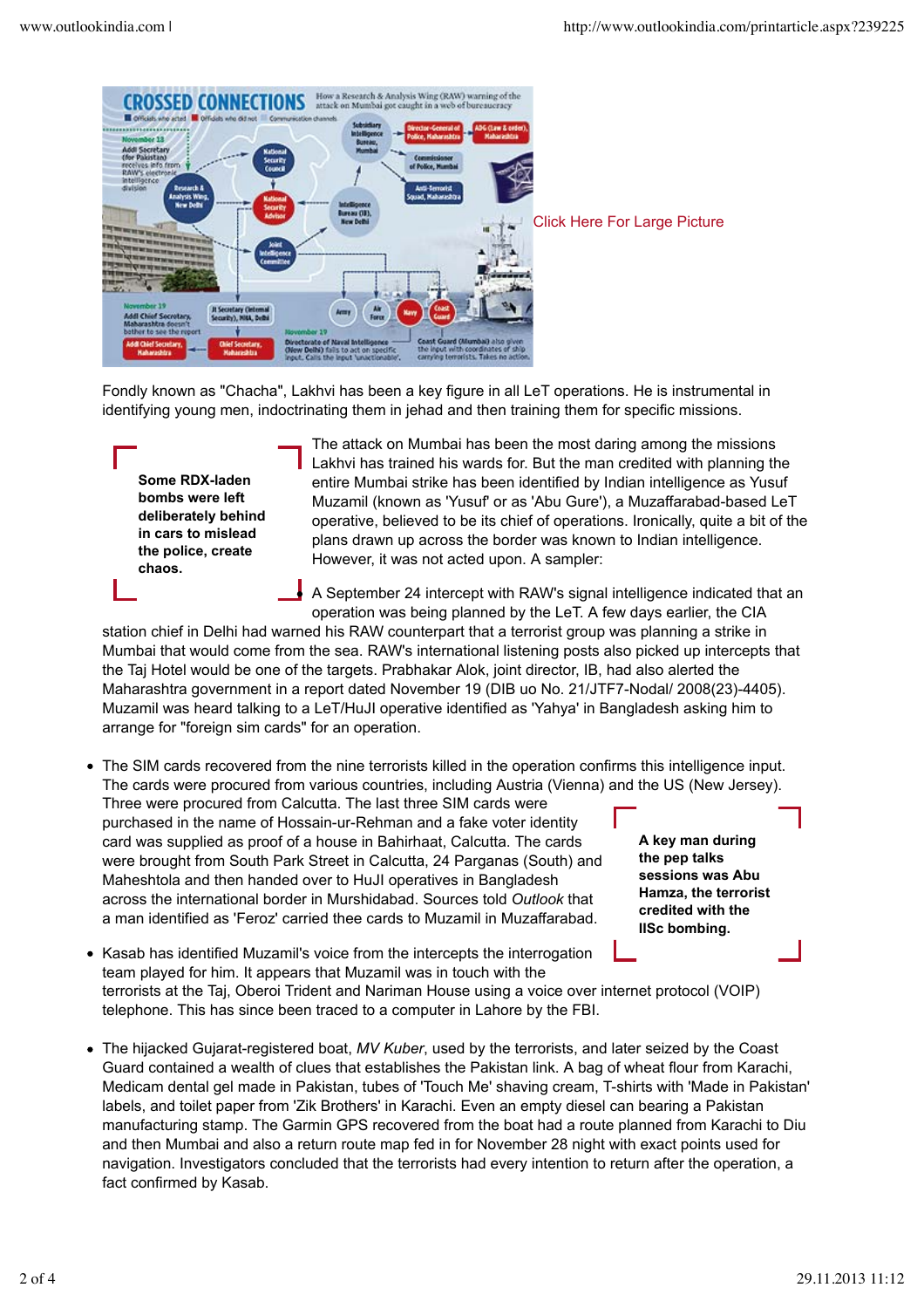The 14 blankets and eight winter jackets recovered from the *MV Kuber* had caused some confusion about the number of terrorists. Kasab has told investigators that the four additional blankets were for the Gujarati fishermen they later beheaded. He even told the interrogation team that he fought with the other terrorists over these 'spare' blankets since it was very cold. They spent nearly 72 hours out at sea on the *Kuber* after being dropped from the Pakistani vessel *Al Hussaini* before moving towards Mumbai. The location of the *Al Hussaini* was 24°16' North, 67°62' East.



The FBI team leaving the Maharashtra DGP's office after a meeting on Dec 1

- The 'Thuraya' satellite phone found on the *Kuber* shows several calls to Jalalabad in Afghanistan and to Lahore and Karachi in Pakistan. Interestingly, the phone is from a Dubai-based company and the FBI, part of the investigation, is getting details of its batch number. Investigators say the phone was purchased from a Karachi-based dealer. Apparently, the terrorists were in constant touch with Lakhvi for instructions. The satellite phone was abandoned as soon as they hit Mumbai and cellphones were switched on to stay in touch with handlers in Pakistan. The cellphone data is being analysed to see who the terrorists were speaking to. The numbers called will form a crucial part of the evidence.
- The terrorists worked in five teams of two men each. They hailed taxis after disembarking near Badhwar Park in Cuffe Parade and the Gateway of India. Each team had a separate GPS with detailed maps of the targets.
- Kasab told investigators they were asked to shoot at random, CST being a prime target to effect maximum casualties. Some RDX-laden bombs were deliberately left behind in cars to mislead the police and create chaos and confusion while they could assault the main targets. Kasab reveals there were plans to blow up the Taj. Incidentally, a bomb was located near CST on December 3, exactly a week after the November 26 strike.
- Kasab has revealed that before they embarked on the mission from Pakistan the group received pep talks from other terrorists who had operated in India earlier. A key man during these sessions was known as Abu Hamza, the terrorist credited with the attack on the Indian Institute of Science, Bangalore, two years ago. "The fact that Hamza had managed to escape from India was a great morale-booster for these boys. Kasab also told us that Hamza encouraged them saying the Indian police was inefficient and also coordinated sessions with detailed briefings on where the police stations were and how teams could evade them and successfully carry out the attack," an officer told *Outlook*.
- As part of the indoctrination, several films that depicted "atrocities on Muslims in India" were screened at the camp. Kasab says he belongs to a poor family from Faridkot village in Deepalpura taluka of Okara zilla, Punjab, Pakistan. He studied only up to the fourth standard and then worked as labourer, briefly took to petty crime before being inspired to join the LeT on a trip to Rawalpindi He has revealed that the other terrorists on the team were from Dera Ismail Khan, Multan, Mindi Gumri and Burewala. Besides these sketchy details, he claims to know very little about the others. They were instructed to keep assuming different aliases every two months to develop several layers of identities to confuse anyone tracking their movements.